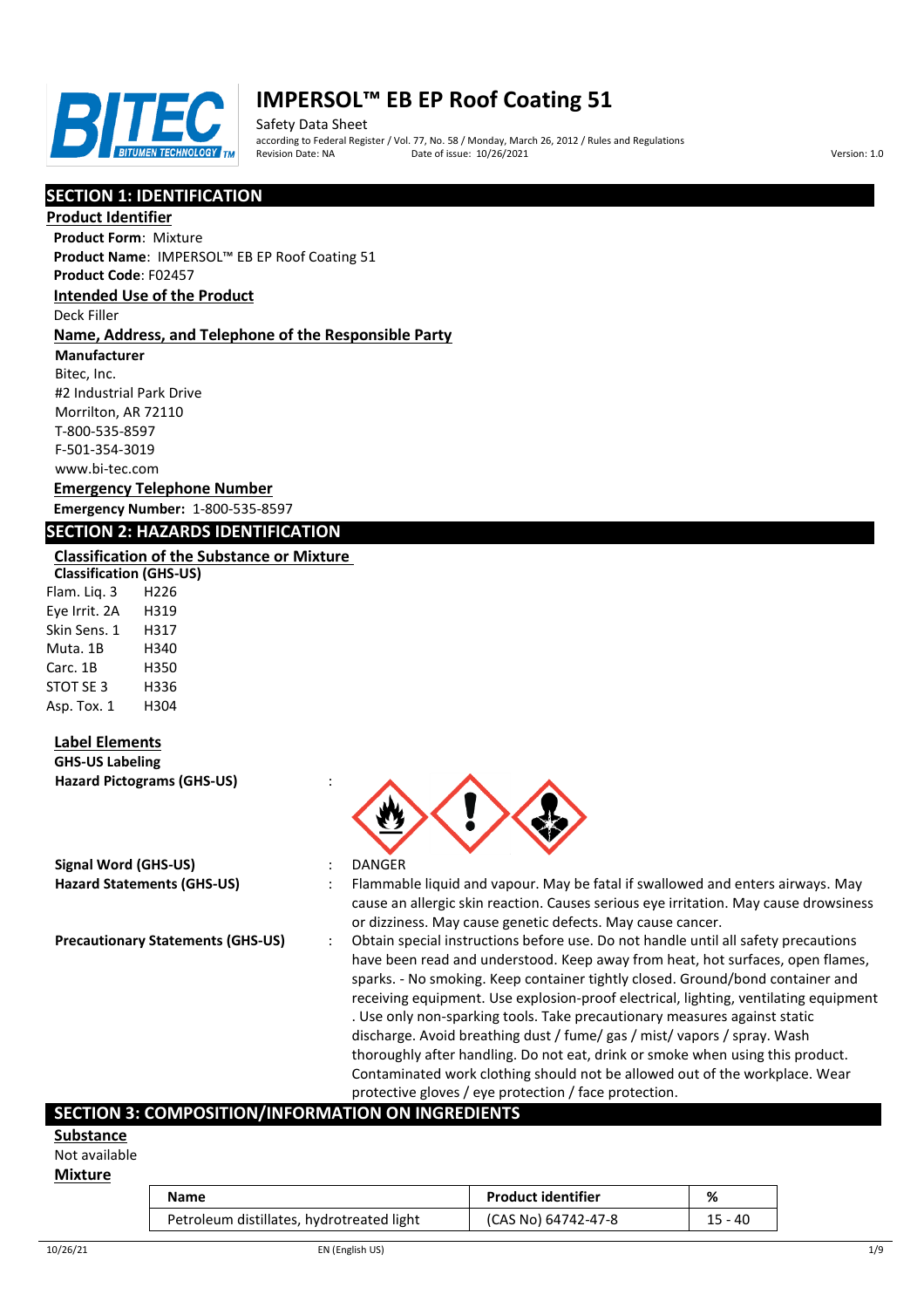#### Safety Data Sheet

According to Federal Register/Vol. 77, No. 58/Monday, March 26, 2012/Rules and Regulations

| <b>Name</b>                                                            | <b>Product identifier</b> | %         |
|------------------------------------------------------------------------|---------------------------|-----------|
| Solvent naphtha, petroleum, light aromatic                             | (CAS No) 64742-95-6       | $10 - 30$ |
| Titanium dioxide                                                       | (CAS No) 13463-67-7       | $10 - 30$ |
| Benzene, 1,2,4-trimethyl-                                              | (CAS No) 95-63-6          | $3 - 7$   |
| Nonane                                                                 | (CAS No) 111-84-2         | $1 - 5$   |
| Ceramic microspheres                                                   | (CAS No) 66402-68-4       | $5 - 10$  |
| Bis(1,2,2,6,6-pentamethyl-4-piperidyl)<br>sebacate                     | (CAS No) 41556-26-7       | $0.1 - 1$ |
| Decanedioic acid, methyl 1,2,2,6,6-<br>pentamethyl-4-piperidinyl ester | (CAS No) 82919-37-7       | $0.1 - 1$ |

## **SECTION 4: FIRST AID MEASURES**

### **Description of First Aid Measures**

**First-aid Measures General**: If exposed or concerned, get medical attention/advice. Show this safety data sheet to the doctor in attendance. Wash contaminated clothing before re-use. Never give anything to an unconscious person.

**First-aid Measures After Inhalation**: Remove to fresh air and keep at rest in a position comfortable for breathing. Get medical attention. If breathing is difficult, supply oxygen. If breathing has stopped, give artificial respiration.

**First-aid Measures After Skin Contact**: Remove affected clothing and wash all exposed skin with water for at least 15 minutes. Get medical attention immediately.

**First-aid Measures After Eye Contact**: Immediately flush with plenty of water for at least 15 minutes. Remove contact lenses if present and easy to do so. Get medical attention immediately. Continue rinsing.

**First-aid Measures After Ingestion**: rinse mouth thoroughly. Do not induce vomiting without advice from poison control center or medical professional. Get medical attention immediately.

### **SECTION 5: FIRE-FIGHTING MEASURES**

### **Extinguishing Media**

**Suitable Extinguishing Media:** Use extinguishing measures that are appropriate to local circumstances and the surrounding environment.

**Unsuitable Extinguishing Media:** Do not use a heavy water stream.

### **Special Hazards Arising from the Substance or Mixture**

**Fire Hazard:** Product is flammable

**Explosion Hazard:** Product is not explosive.

**Reactivity:** Hazardous reactions will not occur under normal conditions.

### **Advice for Firefighters**

Use water spray or fog for cooling exposed containers. Exercise caution when fighting any chemical fire. Do not dispose of firefighting water in the environment. Vapors are heavier than air and may travel long distances along the ground to an ignition source and flash back.

**Firefighting Instructions:** Exercise caution when fighting any chemical fire.

**Protection During Firefighting:** Do not enter fire area without proper protective equipment, including respiratory protection. Hazardous Combustion Products: Carbon oxides (CO, CO<sub>2</sub>).

### **Reference to Other Sections**

Refer to section 9 for flammability properties.

## **SECTION 6: ACCIDENTAL RELEASE MEASURES**

### **Personal Precautions, Protective Equipment and Emergency Procedures**

**General Measures**: handle in accordance with good industrial hygiene and safety practice. Remove ignition sources.

**For Non-emergency Personnel**

**Protective Equipment:** Use appropriate personal protection equipment (PPE).

**Emergency Procedures:** Evacuate unnecessary personnel.

**For Emergency Responders**

**Protective Equipment:** Equip cleanup crew with proper protection.

**Emergency Procedures:** Ventilate area.

## **Environmental Precautions**

Prevent entry to sewers and public waters.

# **Methods and Material for Containment and Cleaning Up**

**For Containment:** Contain with dikes or absorbents to prevent migration and entry into sewers or streams. Absorb and/or contain spill with inert material.

**Methods for Cleaning Up:** Clear up spills immediately and dispose of waste safely.

# **Reference to Other Sections**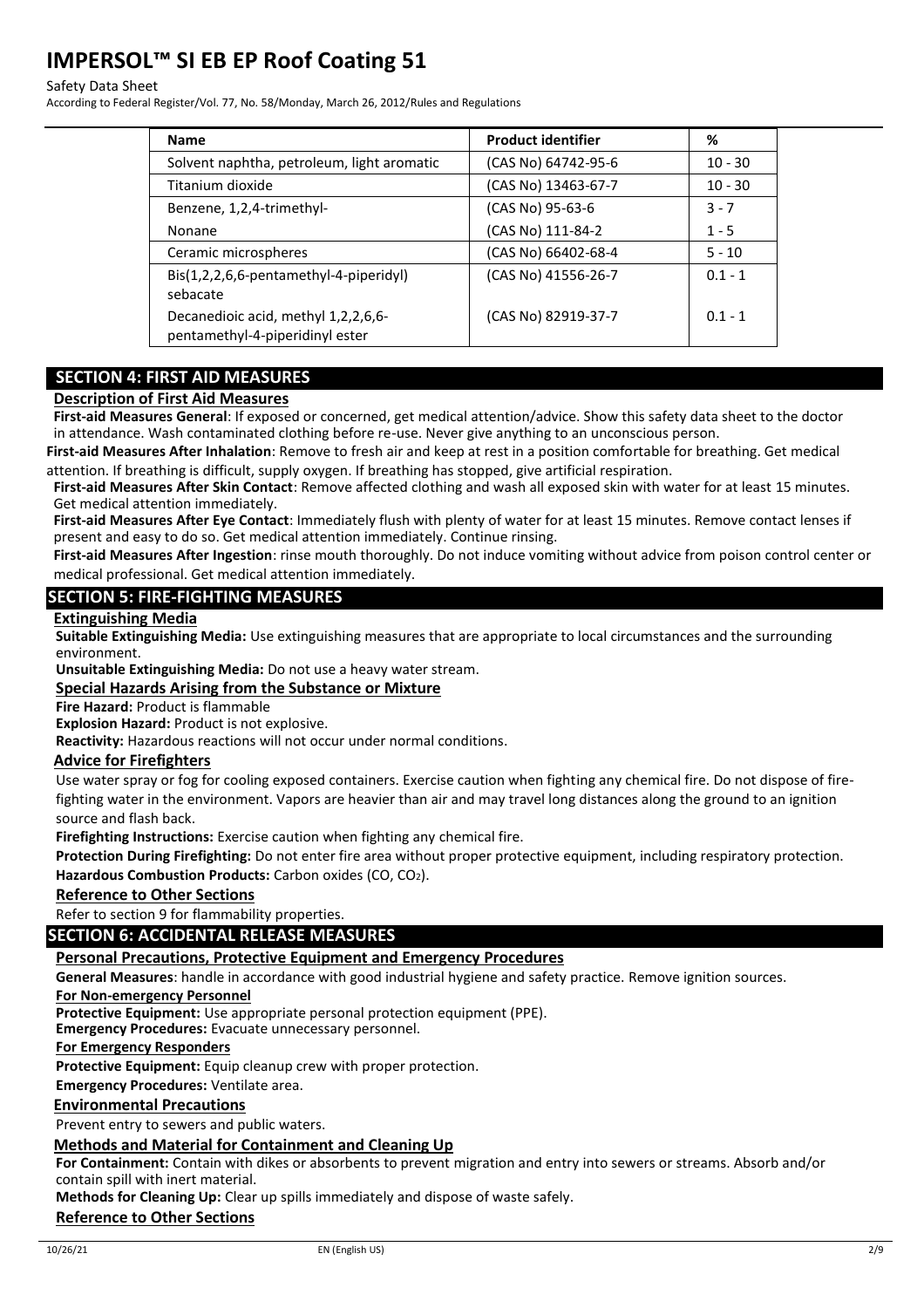#### Safety Data Sheet

According to Federal Register/Vol. 77, No. 58/Monday, March 26, 2012/Rules and Regulations

#### See Heading 8, Exposure Controls and Personal Protection.

### **SECTION 7: HANDLING AND STORAGE**

### **Precautions for Safe Handling**

**Hygiene Measures:** Wash hands and other exposed areas with mild soap and water before eating, drinking or smoking and when leaving work. Do not handle until all safety precautions have been read and understood. Handle in accordance with good industrial hygiene and safety procedures. Keep container closed when not in use. Keep away from heat, hot surfaces, sparks, open flames and other ignition sources. No smoking

### **Conditions for Safe Storage, Including Any Incompatibilities**

**Storage Conditions:** Store in dry, well-ventilated area. Keep container closed when not in use. Keep away from heat, hot surfaces, sparks, open flames and other ignition sources. No smoking.

**Incompatible Materials:** No known incompatibles for this product.

**Storage Area:** Store locked up. Store in a well-ventilated place. Keep cool.

**Special Rules on Packaging:** Keep only in original container.

## **SECTION 8: EXPOSURE CONTROLS/PERSONAL PROTECTION**

### **Control Parameters**

| Petroleum distillates, hydrotreated light (64742-47-8) |                      |
|--------------------------------------------------------|----------------------|
| Remark (ACGIH)                                         | OELs not established |
| Remark (OSHA)                                          | OELs not established |

| Nonane (111-84-2)                   |                                                                                |
|-------------------------------------|--------------------------------------------------------------------------------|
| ACGIH TWA (ppm)                     | 200                                                                            |
| Remark (ACGIH)                      | Threshold Limit Values (TLV Basis) Critical<br><b>Effects - CNS Impairment</b> |
| OSHA PEL (TWA) (mg/m <sup>3</sup> ) | 1050                                                                           |
| OSHA PEL (TWA) (ppm)                | 200                                                                            |

| Solvent naphtha, petroleum, light aromatic (64742-95-6) |                      |
|---------------------------------------------------------|----------------------|
| Remark (ACGIH)                                          | OELs not established |
| Remark (OSHA)                                           | OELs not established |

| Silica: Crystalline, quartz (14808-60-7) |                                                                      |
|------------------------------------------|----------------------------------------------------------------------|
| ACGIH TWA $(mg/m3)$                      | 0.025 (respirable fraction)                                          |
| OSHA PEL (TWA) (mg/m <sup>3</sup> )      | (30)/(%SiO2 + 2) total dust; (10)/(%SiO2 +<br>2) respirable fraction |
| OSHA PEL (TWA) (ppm)                     | $(250)/(%SiO2 + 5)$ respirable fraction                              |

| Titanium dioxide (13463-67-7)       |               |
|-------------------------------------|---------------|
| ACGIH TWA $(mg/m3)$                 |               |
| OSHA PEL (TWA) (mg/m <sup>3</sup> ) | 15 total dust |

| Ceramic materials and wares, chemicals (66402-68-4) |                      |
|-----------------------------------------------------|----------------------|
| Remark (ACGIH)                                      | OELs not established |
| Remark (OSHA)                                       | OELs not established |

| Benzene, 1,2,4-trimethyl- (95-63-6) |                      |
|-------------------------------------|----------------------|
| Remark (ACGIH)                      | OELs not established |
| Remark (OSHA)                       | OELs not established |

| Bis(1,2,2,6,6-pentamethyl-4-piperidyl) sebacate (41556-26-7) |                      |  |
|--------------------------------------------------------------|----------------------|--|
| Remark (ACGIH)                                               | OELs not established |  |
| Remark (OSHA)                                                | OELs not established |  |

| Decanedioic acid, methyl 1,2,2,6,6-pentamethyl-4-piperidinyl ester (82919-37-7) |                      |  |
|---------------------------------------------------------------------------------|----------------------|--|
| Remark (ACGIH)                                                                  | OELs not established |  |
| Remark (OSHA)                                                                   | OELs not established |  |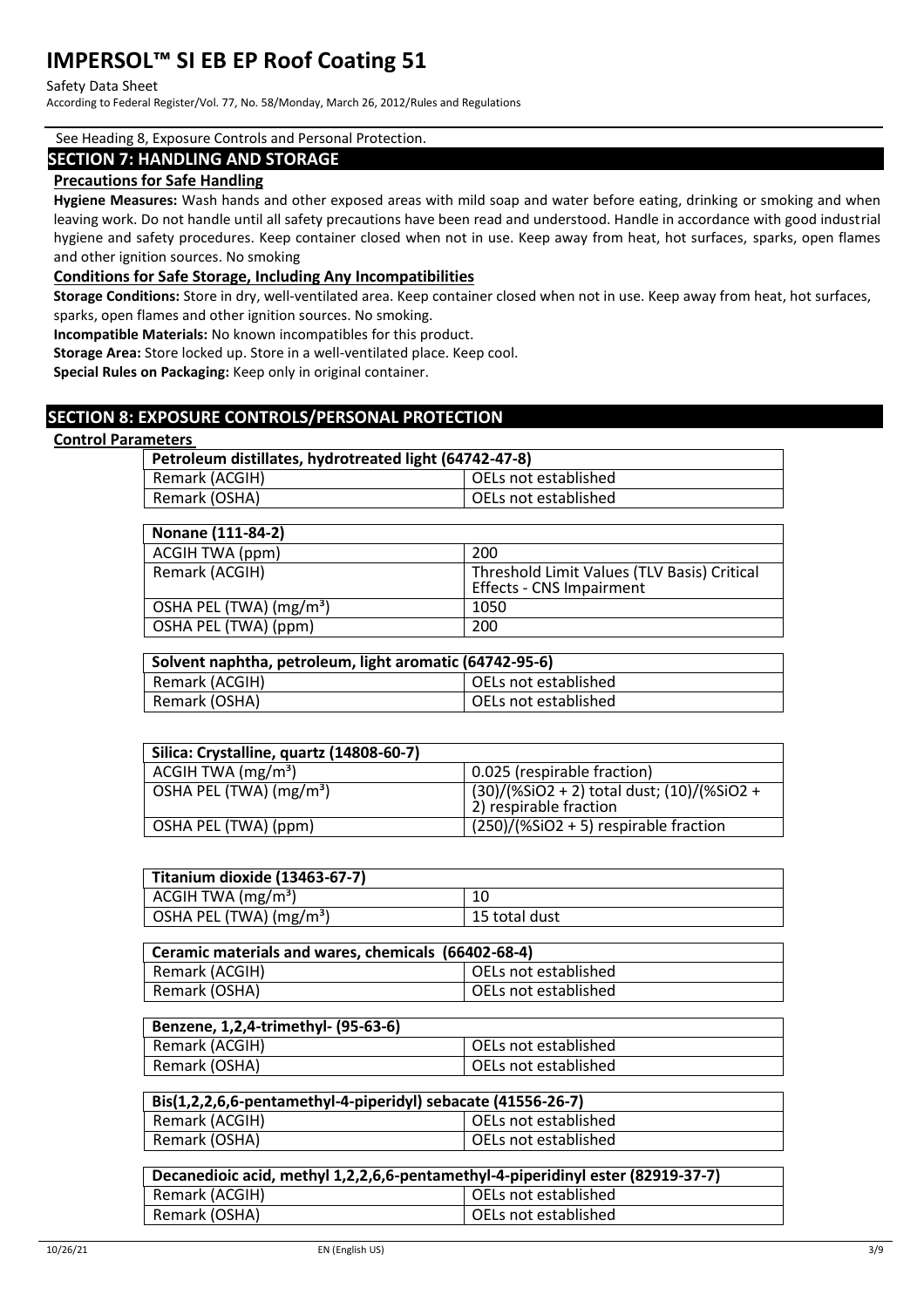Safety Data Sheet

According to Federal Register/Vol. 77, No. 58/Monday, March 26, 2012/Rules and Regulations

### **Exposure Controls**

**Appropriate Engineering Controls:** Provide adequate ventilation. Where reasonably practicable this should be achieved by the use of local exhaust ventilation and good general extraction. If these are not sufficient to maintain concentrations of particulates and any vapor below occupational exposure limits suitable respiratory protection must be worn.

**Personal Protective Equipment:** Gloves. Protective goggles. Wear chemically impervious apron over labcoat and full coverage clothing. Insufficient ventilation: wear respiratory protection

**Hand Protection:** Use gloves chemically resistant to this material when prolonged or repeated contact could occur. Gloves should be classified under Standard EN 374 or ASTM F1296. Suggested glove materials are: Neoprene, Nitrile/butadiene rubber, Polyethylene, Ethyl vinyl alcohol laminate, PVC or vinyl. Suitable gloves for this specific application can be recommended by the glove supplier. Change contaminated gloves immediately.

**Eye Protection:** Wear eye protection, including chemical splash goggles and a face shield when possibility exists for eye contact due to spraying liquid or airborne particles.

**Skin and Body Protection:** Wear long sleeves, and chemically impervious PPE/coveralls to minimize bodily exposure **Respiratory Protection:** Wear a NIOSH-approved (or equivalent) full-facepiece airline respirator in the positive pressure mode with emergency escape provisions. In case of inadequate ventilation or risk of inhalation of vapors, use suitable respiratory equipment with gas filter (type A2). Use a positive-pressure

air-supplied respirator if there is any potential for an uncontrolled release, exposure levels are not known, or any other circumstances where air-purifying respirators may not provide adequate protection.

**Environmental Exposure Controls:** Do not allow the product to be released into the environment. **Consumer Exposure Controls:** Do not eat, drink, or smoke during use.

## **SECTION 9: PHYSICAL AND CHEMICAL PROPERTIES**

**Information on Basic Physical and Chemical Properties** 

| Appearance                                                  | Liquid                 |
|-------------------------------------------------------------|------------------------|
| Odor                                                        | Slight hydrocarbon     |
| <b>Odor threshold</b>                                       | Not determined         |
| рH                                                          | Not available          |
| <b>Melting point / freezing point</b>                       | Not determined         |
| Initial boiling point and boiling range                     | 154-178 °C             |
| <b>Flash Point</b>                                          | 38-39.4 °C             |
| Evaporation rate (Ether = $1$ )                             | Greater than 1         |
| <b>Flammability (solid, gas)</b>                            | Not applicable         |
| Upper/lower flammability or explosive limits                | Not applicable         |
| Vapor pressure (Pa)                                         | 2 mm Hg at 20°C (68°F) |
|                                                             |                        |
| <b>Vapor Density</b>                                        | Heavier than air       |
| <b>Specific Gravity</b>                                     | 1.02                   |
| <b>Solubility in Water</b>                                  | Negligible             |
|                                                             | Not Measured           |
| Partition coefficient n-octonal/water<br>$($ Log :<br>Know) |                        |
| <b>Auto-ignition temperature</b>                            | Not available          |
| <b>Decomposition temperature</b>                            | Not available          |
| <b>Viscosity (cSt)</b>                                      | No data available      |
|                                                             |                        |
| <b>VOC Content</b>                                          | 515 g/liter            |

## **SECTION 10: STABILITY AND REACTIVITY**

**Reactivity:** Flammable liquid and vapour.

**Chemical Stability:** Stable under normal circumstances.

**Possibility of Hazardous Reactions:** No data available**.**

**Conditions to Avoid:** No flames, no sparks. Eliminate all sources of ignition. Heat. Prevent vapor accumulation.

**Incompatible Materials:** Strong acids. Strong alkalis. Oxidizing agents.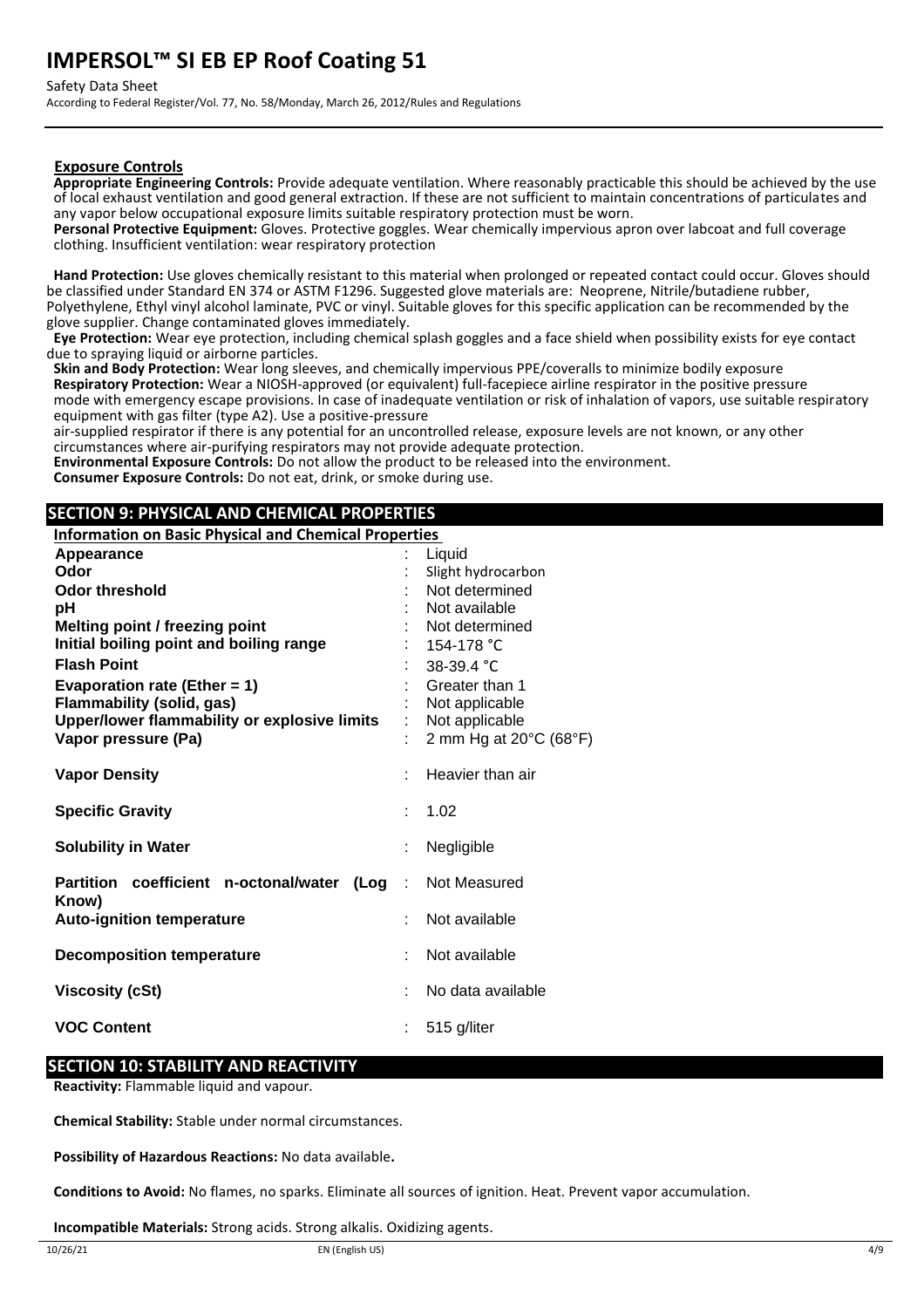Safety Data Sheet

According to Federal Register/Vol. 77, No. 58/Monday, March 26, 2012/Rules and Regulations

# **Hazardous Decomposition Products:** No data available **SECTION 11: TOXICOLOGICAL INFORMATION**

### **11.1. Information on toxicological effects**

| <b>Acute toxicity</b> | : Not classified |
|-----------------------|------------------|
|-----------------------|------------------|

| Petroleum distillates, hydrotreated light (64742-47-8) |                 |  |
|--------------------------------------------------------|-----------------|--|
| LD50 oral rat                                          | > 5000 mg/kg    |  |
| LD50 dermal rabbit                                     | $>$ 2000 mg/kg  |  |
| LC50 inhalation rat (mg/l)                             | $> 5.2$ mg/l/4h |  |
|                                                        |                 |  |

|  | Nonane (111-84-2) |
|--|-------------------|
|--|-------------------|

| INOIIdIIE (111-04-4)      |             |  |
|---------------------------|-------------|--|
| LC50 inhalation rat (ppm) | 3200 ppm/4h |  |
|                           |             |  |

## **Solvent naphtha, petroleum, light aromatic (64742-95-6)**

| LD50 dermal rabbit        | 2000 mg/kg  |
|---------------------------|-------------|
| LC50 inhalation rat (ppm) | 3400 ppm/4h |
|                           |             |

| Titanium dioxide (13463-67-7) |             |  |
|-------------------------------|-------------|--|
| LD50 oral rat                 | 10000 mg/kg |  |

| Benzene, 1,2,4-trimethyl- (95-63-6)                          |                                        |  |
|--------------------------------------------------------------|----------------------------------------|--|
| LD50 oral rat                                                | 3280 mg/kg                             |  |
| LD50 dermal rabbit                                           | $>$ 3160 mg/kg                         |  |
| ATE CLP (gases)                                              | 4500.000 ppmv/4h                       |  |
| ATE CLP (vapours)                                            | 11.000 mg/l/4h                         |  |
| ATE CLP (dust, mist)                                         | 1.500 mg/l/4h                          |  |
| Bis(1,2,2,6,6-pentamethyl-4-piperidyl) sebacate (41556-26-7) |                                        |  |
| LD50 oral rat                                                | 2615 mg/kg                             |  |
| Skin corrosion/irritation                                    | : Not classified                       |  |
| Serious eye damage/irritation                                | : Causes serious eye irritation.       |  |
| Respiratory or skin sensitisation                            | : May cause an allergic skin reaction. |  |
| <b>Germ cell mutagenicity</b>                                | : May cause genetic defects.           |  |
| Carcinogenicity                                              | : May cause cancer.                    |  |
| Silica: Crystalline, quartz (14808-60-7)                     |                                        |  |
| <b>IARC</b> group                                            | 1 - Carcinogenic to humans             |  |

| Titanium dioxide (13463-67-7)                         |                                                 |
|-------------------------------------------------------|-------------------------------------------------|
| <b>IARC</b> group                                     | 2B - Possibly carcinogenic to humans            |
|                                                       |                                                 |
| <b>Reproductive toxicity</b>                          | <b>Not classified</b><br>$\ddot{\phantom{a}}$   |
| Specific target organ toxicity (single<br>exposure)   | : May cause drowsiness or dizziness.            |
| Specific target organ toxicity (repeated<br>exposure) | : Not classified                                |
| <b>Aspiration hazard</b>                              | : May be fatal if swallowed and enters airways. |

 $\mathbf{I}$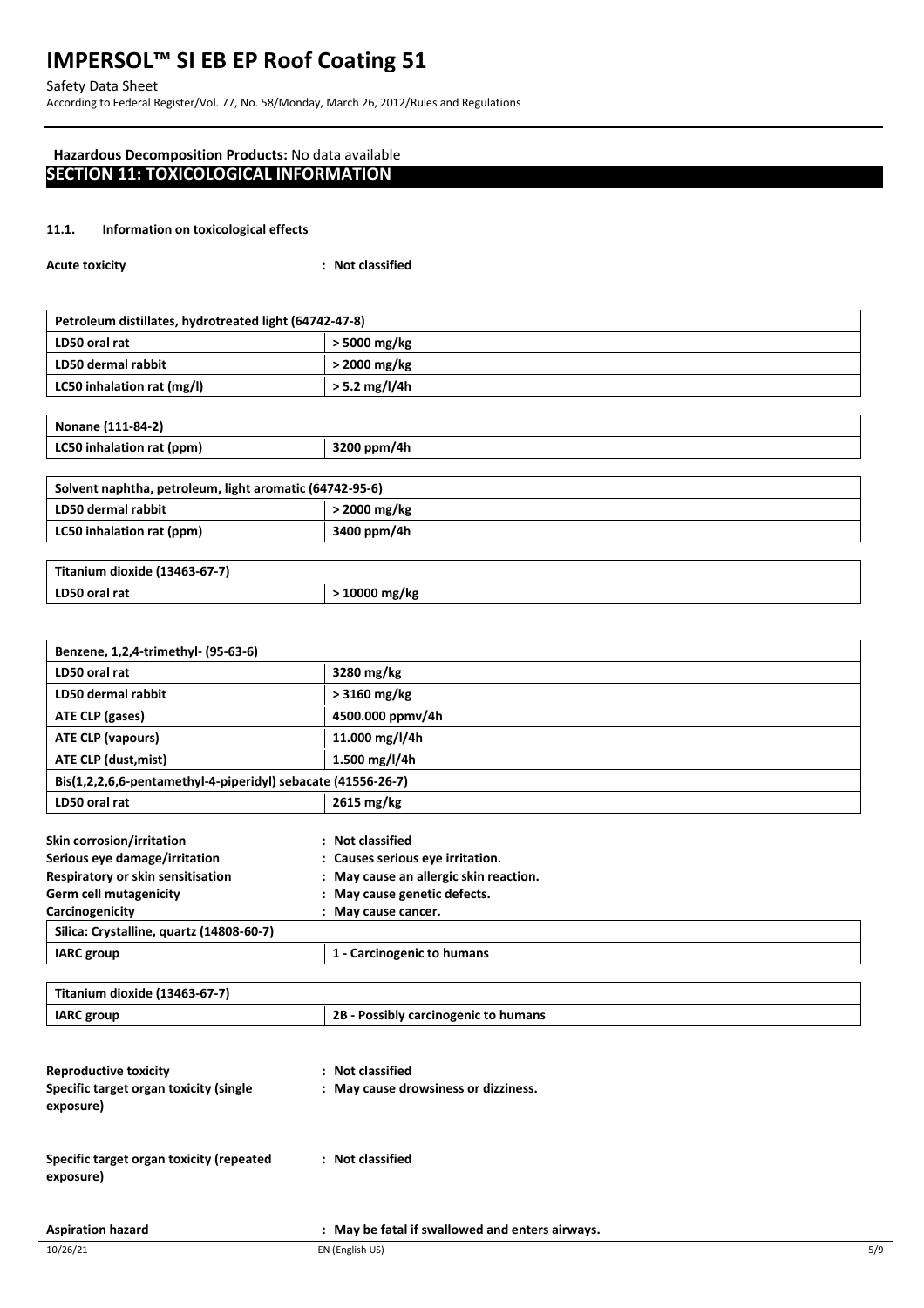#### Safety Data Sheet

According to Federal Register/Vol. 77, No. 58/Monday, March 26, 2012/Rules and Regulations

| Symptoms/injuries after inhalation   | : May cause irritation and damage to respiratory tissues. May cause drowsiness or<br>dizziness. |
|--------------------------------------|-------------------------------------------------------------------------------------------------|
| Symptoms/injuries after skin contact | : May cause an allergic skin reaction.                                                          |
| Symptoms/injuries after eye contact  | : Causes serious eye irritation.                                                                |
| Symptoms/injuries after ingestion    | : May cause gastrointestinal irritation.                                                        |
| <b>Chronic symptoms</b>              | : May cause cancer. May cause genetic defects.                                                  |

| <b>SECTION 12: ECOLOGICAL INFORMATION</b> |                                                                           |  |
|-------------------------------------------|---------------------------------------------------------------------------|--|
| 12.1. Toxicity                            | : Aquatic toxicity rating not determined. All possible measures should be |  |
| Ecology - general                         | taken to prevent release into the environment.                            |  |

### **12.2. Persistence and degradability**

| IMPERSOL <sup>™</sup> SI EB EP Roof Coating 51 |                  |  |
|------------------------------------------------|------------------|--|
| Persistence and degradability                  | Not established. |  |

### **12.3. Bioaccumulative potential**

No additional information available

### **12.4. Mobility in soil**

No additional information available

### **12.5. Other adverse effects**

An environmental hazard cannot be excluded in the event of unprofessional handling or disposal. Potentially toxic to aquatic life.

## **SECTION 13: DISPOSAL CONSIDERATIONS**

**Waste Disposal Recommendations:** Dispose of waste material in accordance with all local, regional, national, and international regulations.

## **SECTION 14: TRANSPORT INFORMATION**

**In Accordance with DOT** – UN1263 Paint (including paint, lacquer, enamel, stain, shellac solutions, varnish, polish, liquid filler, and liquid lacquer base), 3, III

**In Accordance with IMDG** – UN1263 Paint (including paint, lacquer, enamel, stain, shellac solutions, varnish, polish, liquid filler, and liquid lacquer base), 3, III

**In Accordance with IATA** – UN1263 Paint (including paint, lacquer, enamel, stain, shellac solutions, varnish, polish, liquid filler, and liquid lacquer base), 3, III

**In Accordance with TDG** – UN1263 Paint (including paint, lacquer, enamel, stain, shellac solutions, varnish, polish, liquid filler, and liquid lacquer base), 3, III

# **SECTION 15: REGULATORY INFORMATION**

## **15.1. US Federal regulations**

# **IMPERSOL™ SI EB EP Roof Coating 51**

All chemical substances in this product are listed in the EPA (Environment Protection Agency) TSCA (Toxic Substances Control Act) Inventory or are exempt

| SARA Section 311/312 Hazard | Immediate (acute) health hazard |
|-----------------------------|---------------------------------|
| <b>Classes</b>              | Delayed (chronic) health hazard |
|                             | Fire hazard                     |
|                             |                                 |

| Cumene (98-82-8)                                |  |  |  |
|-------------------------------------------------|--|--|--|
| <b>Listed on United States SARA Section 313</b> |  |  |  |
| 5000 lb<br>  CERCLA RQ                          |  |  |  |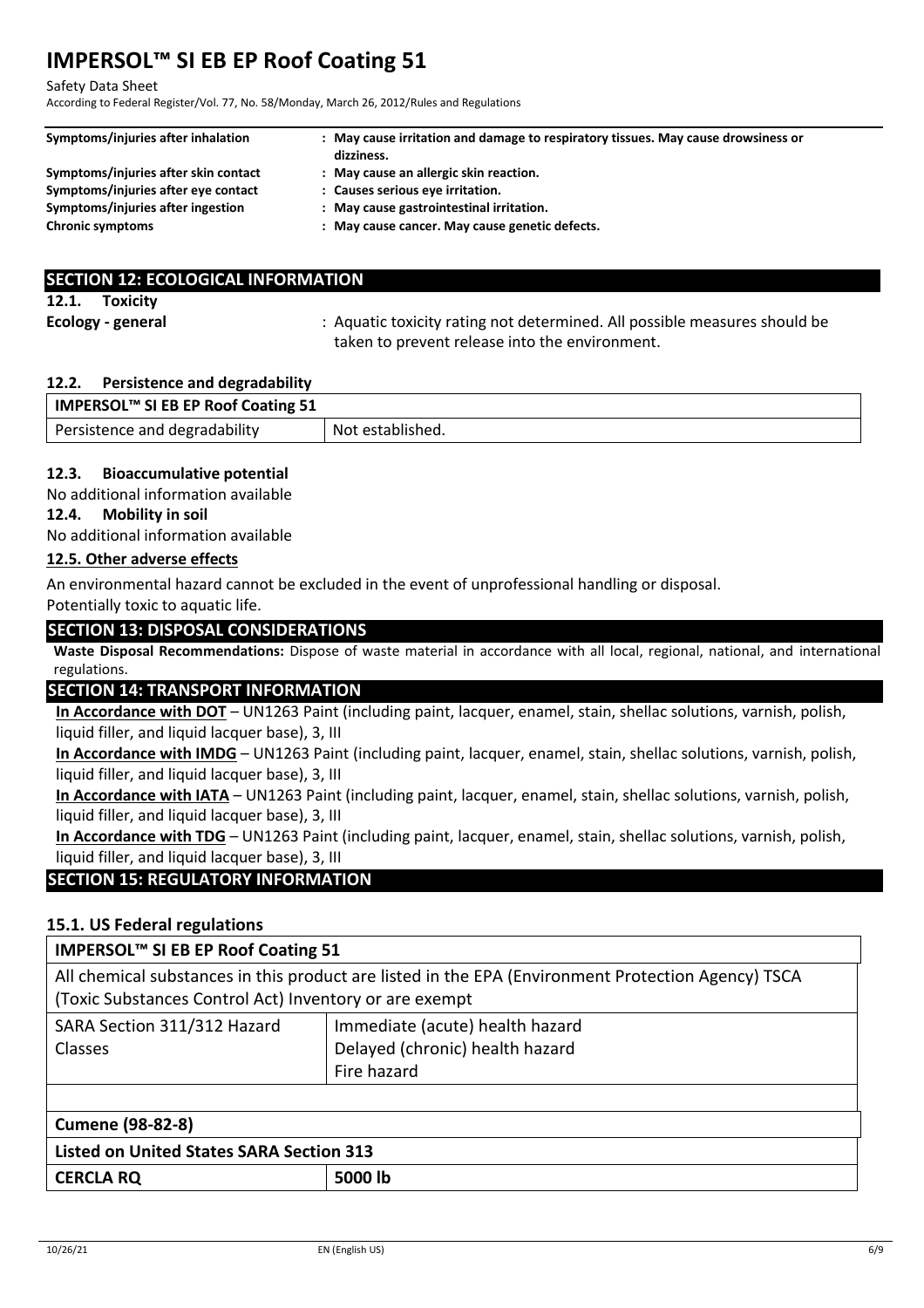### Safety Data Sheet

According to Federal Register/Vol. 77, No. 58/Monday, March 26, 2012/Rules and Regulations

| Benzene, 1,2,4-trimethyl- (95-63-6)             |  |
|-------------------------------------------------|--|
| <b>Listed on United States SARA Section 313</b> |  |
|                                                 |  |

| Xylenes (o-, m-, p- isomers) (1330-20-7)        |        |  |
|-------------------------------------------------|--------|--|
| <b>Listed on United States SARA Section 313</b> |        |  |
| CERCLA RQ                                       | 100 lb |  |

# **15.2. International regulations No additional information available**

# **15.3. US State regulations**

California Proposition 65

WARNING: This product contains, or may contain, trace quantities of a substance(s) known to the state of California to cause cancer and/or reproductive toxicity

| <b>Cumene (98-82-8)</b> |                     |                     |                        |                   |
|-------------------------|---------------------|---------------------|------------------------|-------------------|
| U.S. - California -     | U.S. - California - | U.S. - California - | U.S. - California -    | No significance   |
| Proposition 65 -        | Proposition 65 -    | Proposition 65 -    | Proposition 65 -       | risk level (NSRL) |
| Carcinogens List        | Developmental       | Reproductive        | Reproductive           |                   |
|                         | Toxicity            | Toxicity - Female   | <b>Toxicity - Male</b> |                   |
| Yes                     | No                  | No                  | No                     | NА                |

| Silica: Crystalline, quartz (14808-60-7) |                     |                     |                        |                   |
|------------------------------------------|---------------------|---------------------|------------------------|-------------------|
| U.S. - California -                      | U.S. - California - | U.S. - California - | U.S. - California -    | No significance   |
| Proposition 65 -                         | Proposition 65 -    | Proposition 65 -    | Proposition 65 -       | risk level (NSRL) |
| Carcinogens List                         | Developmental       | Reproductive        | Reproductive           |                   |
|                                          | Toxicity            | Toxicity - Female   | <b>Toxicity - Male</b> |                   |
| Yes                                      | No                  | No                  | No                     | <b>NA</b>         |

| Nickel oxide (1313-99-1) |                     |                     |                        |                   |
|--------------------------|---------------------|---------------------|------------------------|-------------------|
| U.S. - California -      | U.S. - California - | U.S. - California - | U.S. - California -    | No significance   |
| Proposition 65 -         | Proposition 65 -    | Proposition 65 -    | Proposition 65 -       | risk level (NSRL) |
| Carcinogens List         | Developmental       | Reproductive        | Reproductive           |                   |
|                          | Toxicity            | Toxicity - Female   | <b>Toxicity - Male</b> |                   |
| Yes                      | No                  | No                  | No                     | ΝA                |

| Titanium dioxide (13463-67-7) |                     |                          |                        |                   |
|-------------------------------|---------------------|--------------------------|------------------------|-------------------|
| U.S. - California -           | U.S. - California - | U.S. - California -      | U.S. - California -    | No significance   |
| Proposition 65 -              | Proposition 65 -    | Proposition 65 -         | Proposition 65 -       | risk level (NSRL) |
| Carcinogens List              | Developmental       | Reproductive             | Reproductive           |                   |
|                               | Toxicity            | <b>Toxicity - Female</b> | <b>Toxicity - Male</b> |                   |
| Yes                           | No                  | No                       | No                     | NА                |
| Nonane (111-84-2)             |                     |                          |                        |                   |

## **Nonane (111-84-2)**

U.S. - New Jersey - Right to Know Hazardous Substance List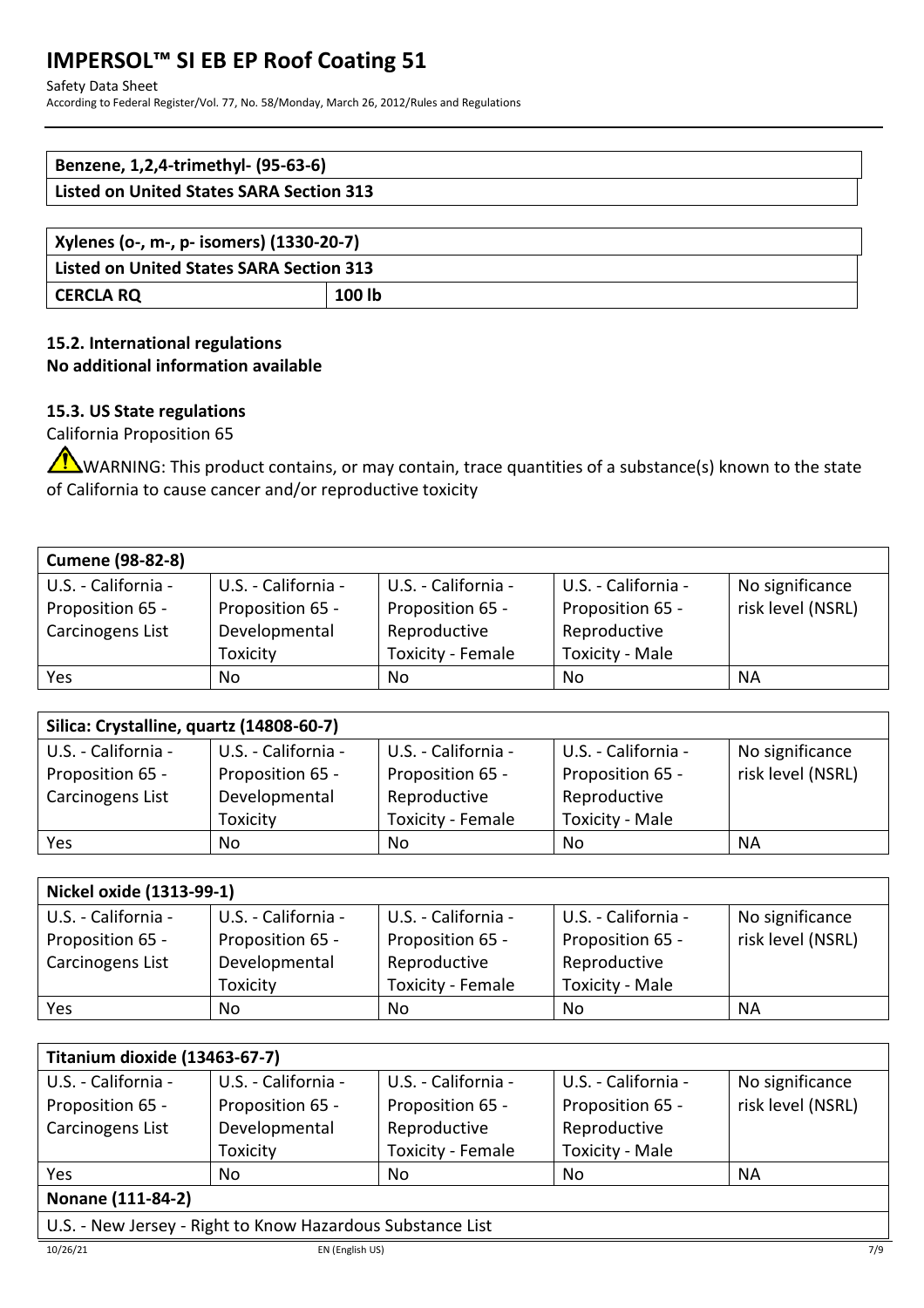#### Safety Data Sheet

According to Federal Register/Vol. 77, No. 58/Monday, March 26, 2012/Rules and Regulations

# **Titanium dioxide (13463-67-7)**

- U.S. Massachusetts Right To Know List
- U.S. Pennsylvania RTK (Right to Know) List

# **Cumene (98-82-8)**

- U.S. Massachusetts Right To Know List
- U.S. New Jersey Right to Know Hazardous Substance List
- U.S. Pennsylvania RTK (Right to Know) Environmental Hazard List

# **Silica: Crystalline, quartz (14808-60-7)**

- U.S. New Jersey Right to Know Hazardous Substance List
- U.S. Pennsylvania RTK (Right to Know) List
- U.S. Massachusetts Right To Know List

# **Nickel oxide (1313-99-1)**

- U.S. Massachusetts Right To Know List
- U.S. New Jersey Right to Know Hazardous Substance List
- U.S. Pennsylvania RTK (Right to Know) Environmental Hazard List

# **Titanium dioxide (13463-67-7)**

- U.S. Massachusetts Right To Know List
- U.S. New Jersey Right to Know Hazardous Substance List
- U.S. Pennsylvania RTK (Right to Know) List

# **Silica, amorphous, precipitated and gel (112926-00-8)**

- U.S. New Jersey Right to Know Hazardous Substance List
- U.S. Pennsylvania RTK (Right to Know) List
- U.S. Massachusetts Right To Know List

# **Benzene, 1,2,4-trimethyl- (95-63-6)**

- U.S. New Jersey Right to Know Hazardous Substance List
- U.S. Massachusetts Right To Know List
- U.S. Pennsylvania RTK (Right to Know) Environmental Hazard List

# **Xylenes (o-, m-, p- isomers) (1330-20-7)**

- U.S. Massachusetts Right To Know List
- U.S. New Jersey Right to Know Hazardous Substance List
- U.S. Pennsylvania RTK (Right to Know) Environmental Hazard List

## **SECTION 16: OTHER INFORMATION, INCLUDING DATE OF PREPARATION OR LAST REVISION Revision date :** 10/26/21

| <b>Revision date</b> |  |  |
|----------------------|--|--|
| Other Informatic     |  |  |

**Other Information :** This document has been prepared in accordance with the SDS requirements of the OSHA Hazard Communication Standard 29 CFR 1910.1200.